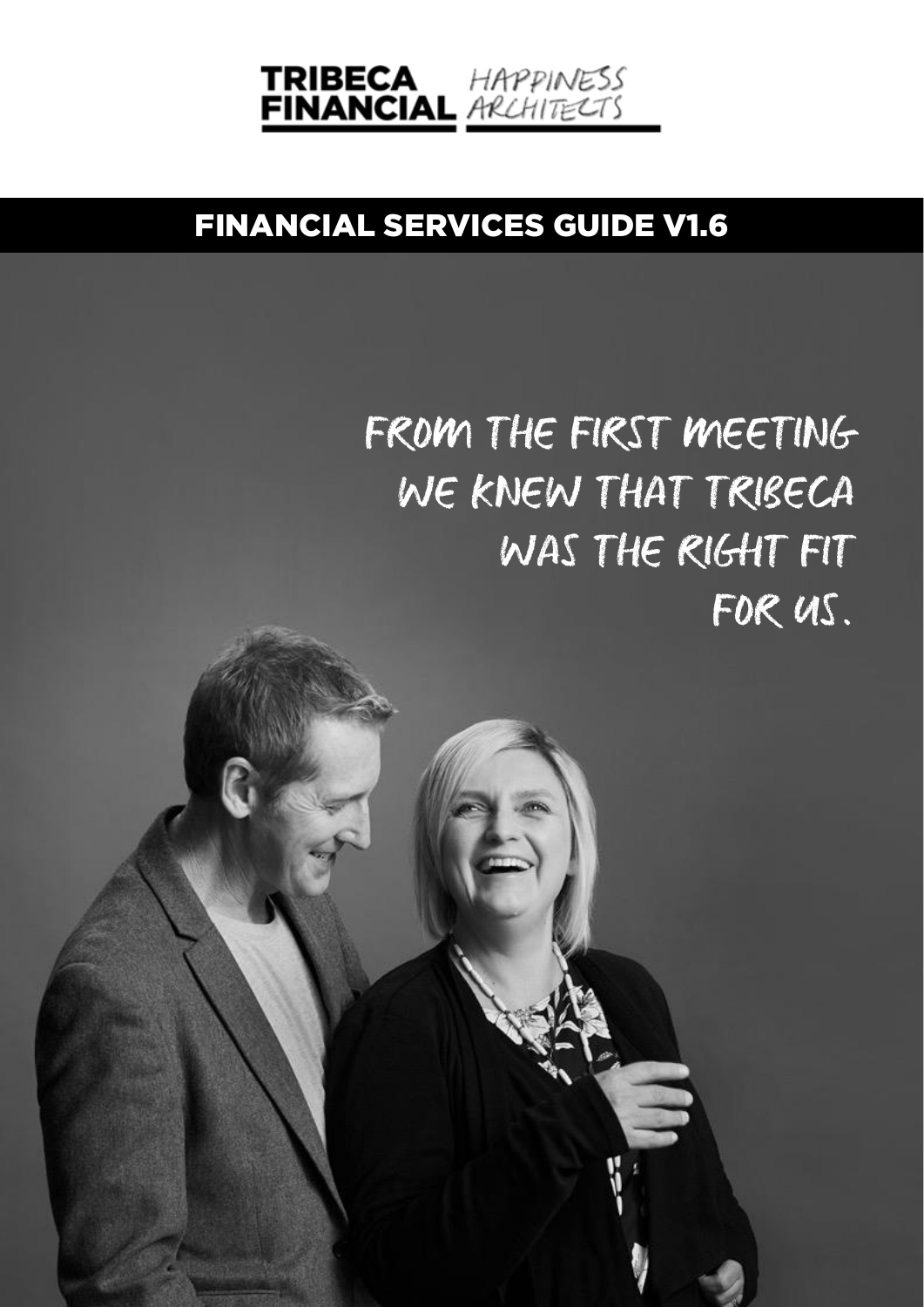

# FINANCIAL SERVICES GUIDE

Licensee

## **My Dedicated Advisory**

ABN **30 610 561 263**

Australian Financial Services Licence (AFSL) **No. 485683**

Website **[tribecafinancial.com.au](https://www.tribecafinancial.com.au/)**

Address **Level 1, 110 Church Street, Hawthorn VIC 3122**

Version **17 December 2021, v1.6**

Authorised for distribution by My Dedicated Advisory Pty Ltd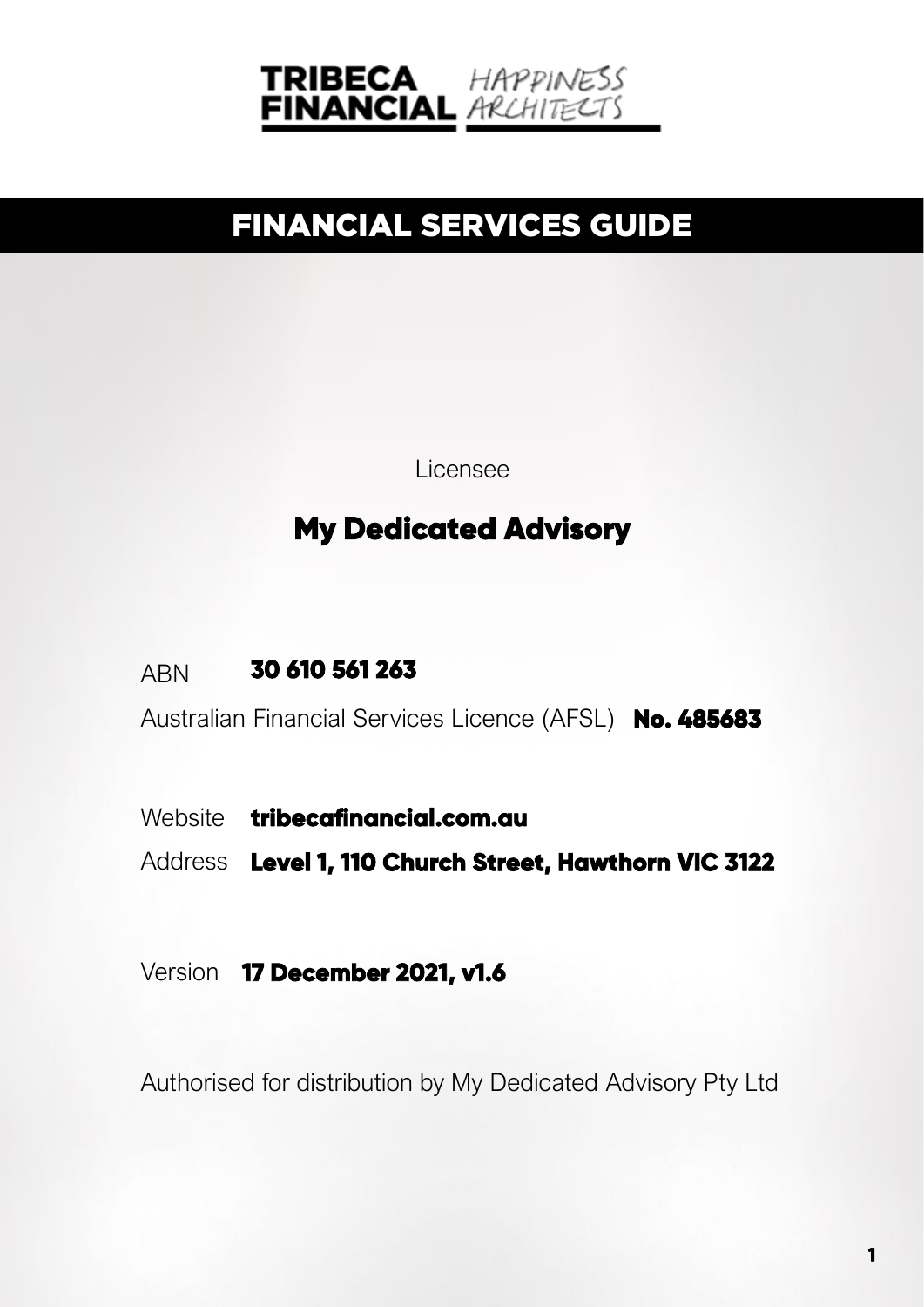### FINANCIAL SERVICES GUIDE V1.6

### **Why am I receiving this document?**

This Financial Services Guide (FSG) will help you decide whether to use the services that we\* offer.

#### **This FSG contains information about:**

- 1. My Dedicated Advisory
- 2. The services we provide
- 3. Your Financial Adviser
- 4. The financial advice process
- 5. How to make a complaint
- 6. Privacy
- 7. Our fees
- 8. Commissions we may receive

#### **When we provide you with financial planning services you may receive:**

- A Statement of Advice (SoA) or Record of Advice (RoA) which documents the advice we provide to you.
- A Product Disclosure Statement (PDS) which explains the products we have recommended.

If you enter into an Ongoing Service Agreement (OSA) with your adviser for a period greater than 12 months, a Fee Disclosure Statement (FDS) will be issued to you. The FDS will contain information about the services you were entitled to, the services you have received and the fees you paid during the previous year. The FDS also includes information about the fees to be charged and services to be provided for the coming year and seeks your consent to renew our ongoing services. If we charge our advice fees from either a superannuation or an investment account we will also seek your consent to deduct fees from that account.

#### **Not Independent**

My Dedicated Advisory Pty Ltd receives commissions from life insurance products. As such we are not able to refer to ourselves as 'independent', 'impartial' or 'unbiased'.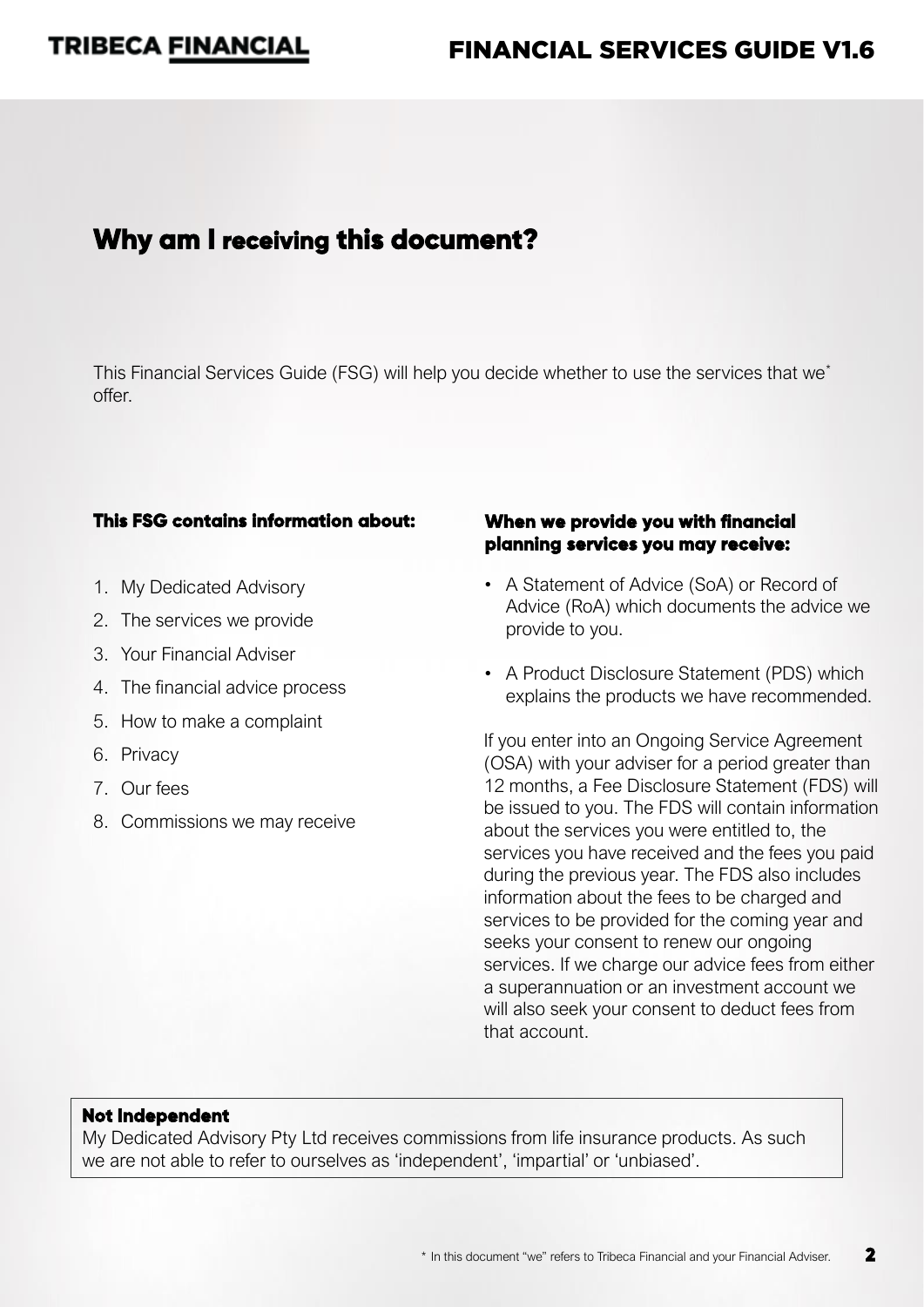

### **My Dedicated Advisory**

My Dedicated Advisory holds an Australian Financial Services Licence (485683) which has been issued by the Australian Securities and Investments Commission (ASIC).

My Dedicated Advisory is required to comply with the obligations of the Corporations Act and the conditions of its licence.

This includes the need to have adequate compensation arrangements in place with a Professional Indemnity insurer for the financial services that it and its representatives provide.

My Good Life

We're living the good life that we had always imagined.

ANNE & ROB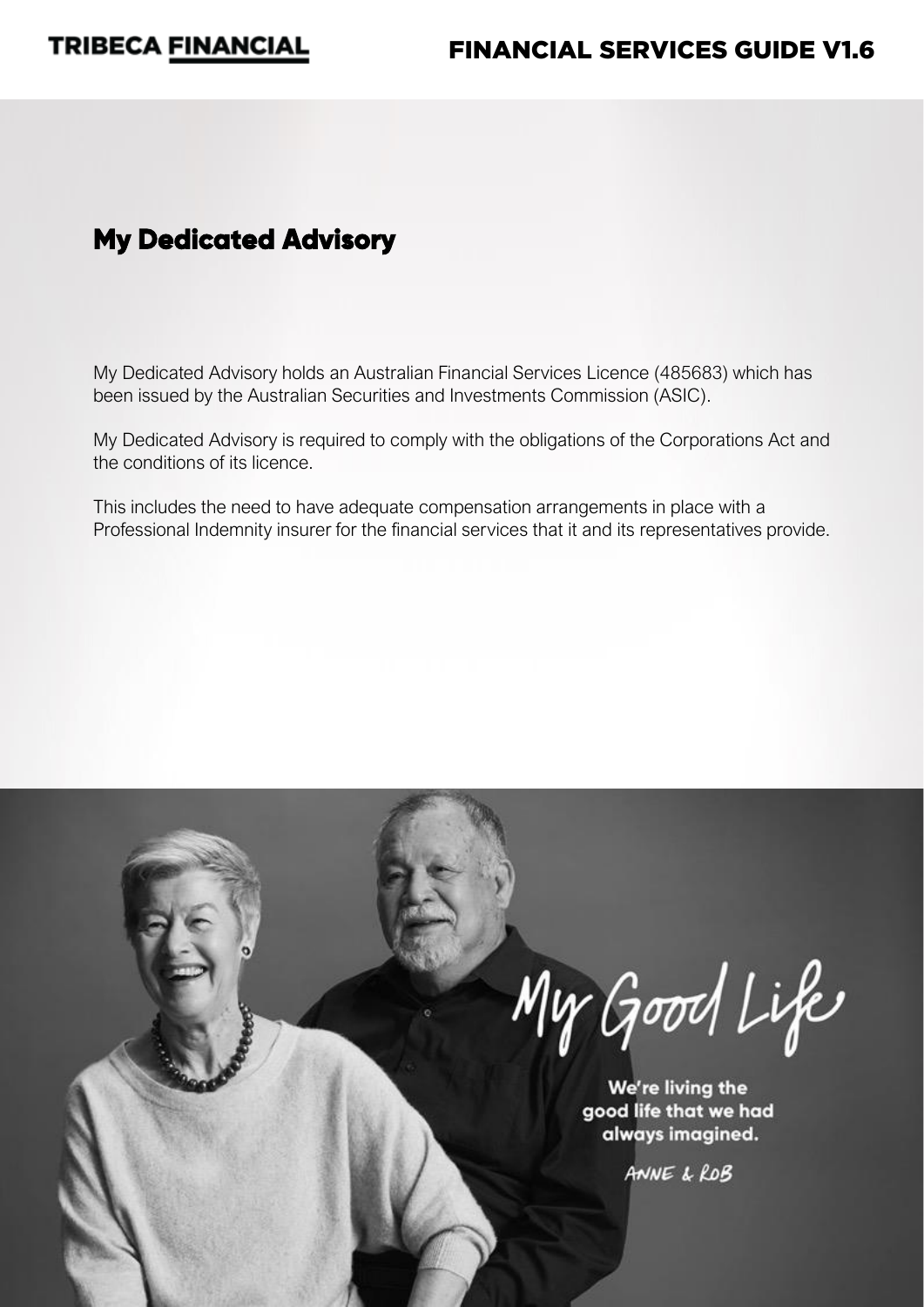### FINANCIAL SERVICES GUIDE V1.6

### **What services do we provide?**

#### **We are authorised to provide personal advice and services in the following areas:**

- Wealth creation strategies
- Super strategies
- Retirement planning
- Life Insurance Advice
- Estate Planning strategies
- Debt reduction strategies
- Aged Care strategies
- Cash Flow management
- Tax (Financial) Advice

#### **We are authorised to arrange and deal in the following financial products:**

- Deposit and payment products
- Debentures, stocks and bonds
- Life Insurance
- **Superannuation**
- Retirement income streams including pension and annuities
- Managed investments
- Investor directed portfolio services
- **Securities**
- Margin Lending facilities

#### **Your Financial Adviser**

RYAR Group Pty Ltd ABN: 25 127 659 198 as trustee for RYAR Group Discretionary Trust ABN 18 561 371 858 trading as Tribeca Financial has been appointed as a Corporate Authorised Representative (CAR No. 362787) of My Dedicated Advisory.

The following experienced Advisers have been appointed as Authorised Representatives of My Dedicated Advisory.

We act on behalf of My Dedicated Advisory, who is responsible for the services that we provide.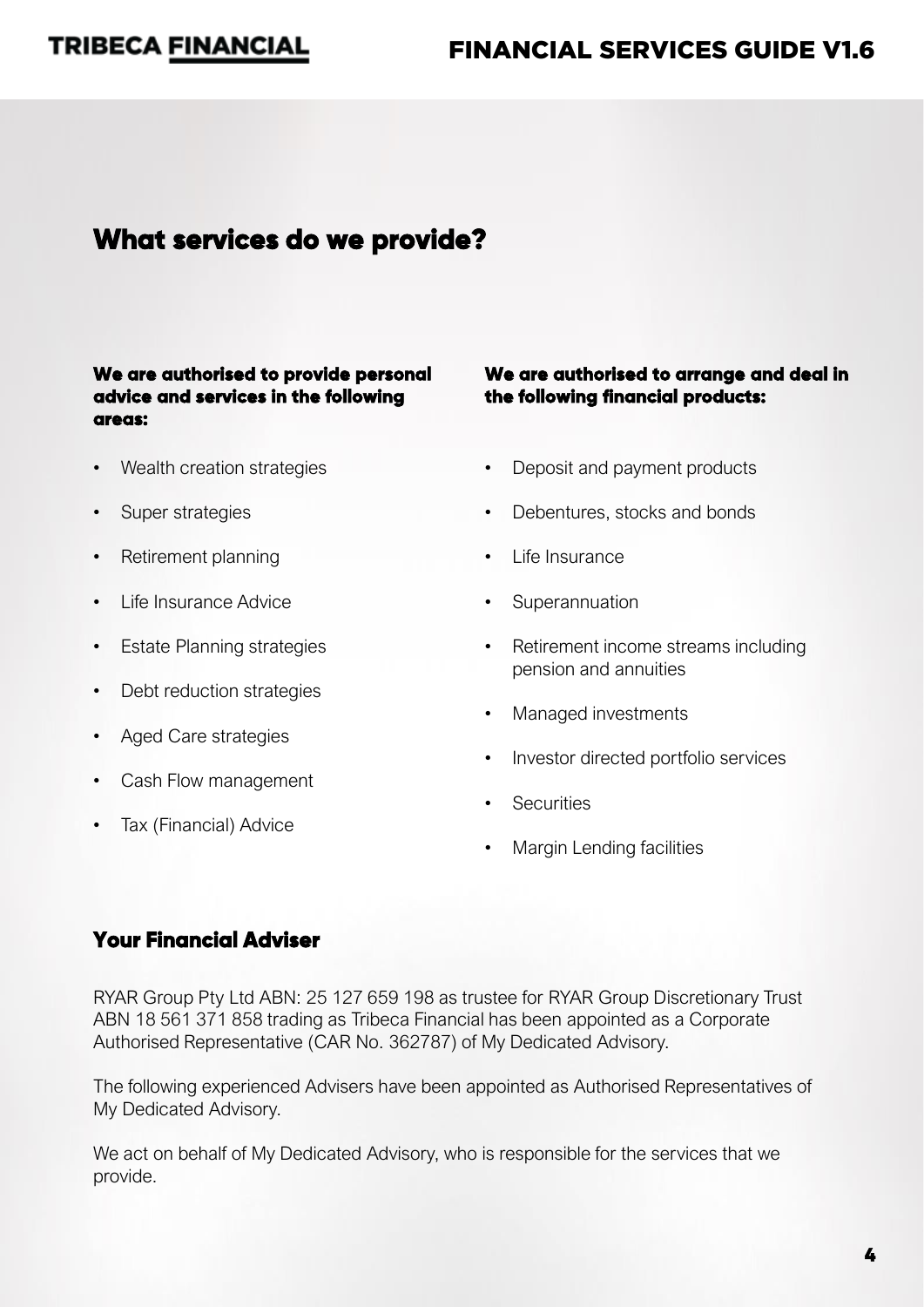### FINANCIAL SERVICES GUIDE V1.6

**"My Good Life is being able to make a direct impact on people's lives."** 

SEAN





Director/ Senior Adviser

#### **Bachelor of Business (Accounting, Business Law), Ballarat University, 1991 Certified Practicing Accountant, CPA Australia, 2004 Graduate Diploma of Financial Services (Financial Planning), 2008**

Sean is not afraid of change, having switched careers after 17 successful years in corporate accounting to move into financial advice in 2008. But not content with one big move, he quickly made another, taking the opportunity to strike out on his own to found his own financial advice business RYAR Group (trading as The Wealth Design Group).

It was the idea of being able to make a direct impact on people's lives that drove all of this change, and naturally lead his RYAR Group to become an affiliate of Tribeca in 2015.

Making an impact is still what motivates him today, especially in helping his many long-term clients achieve a healthy balance in their lives.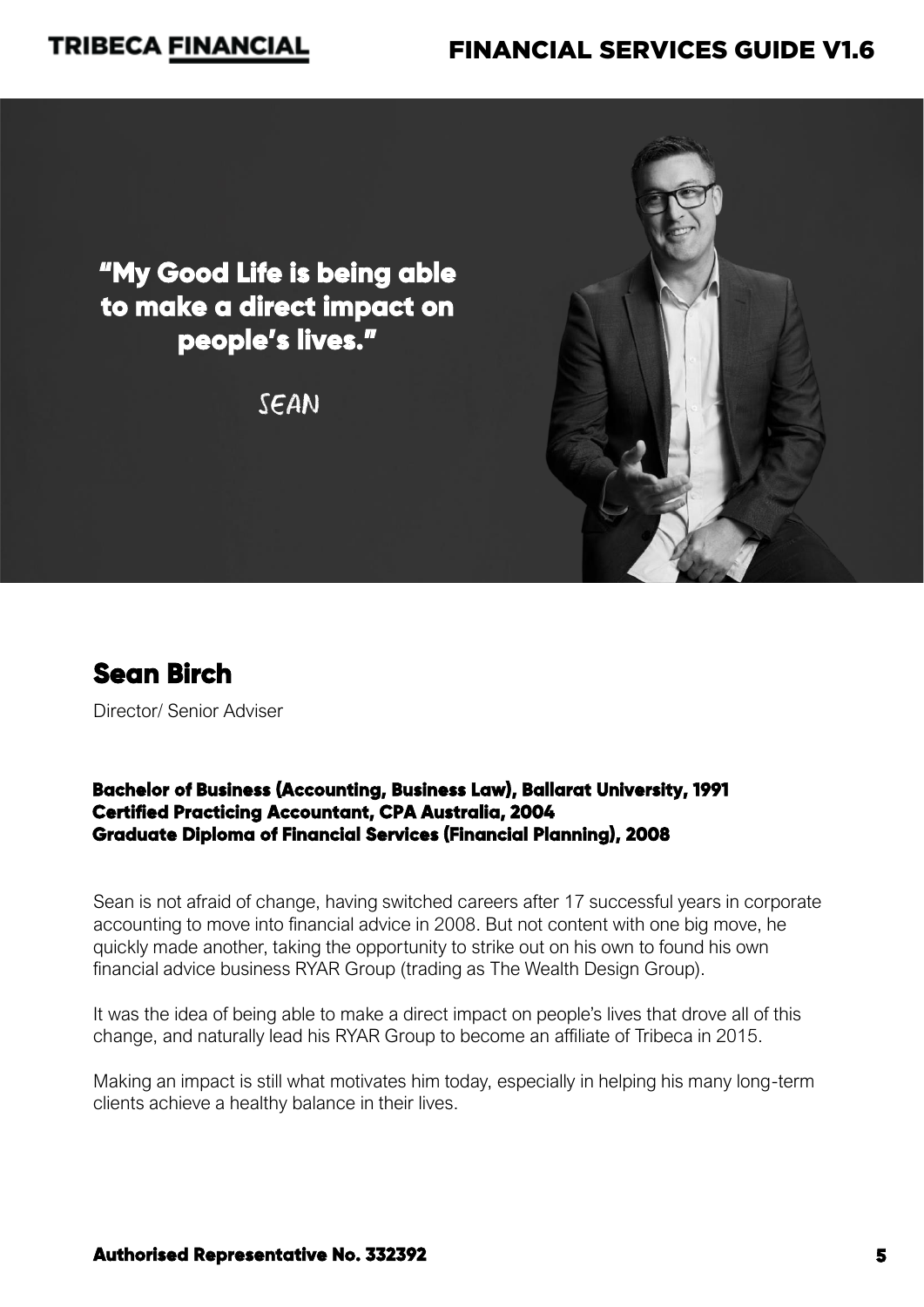### FINANCIAL SERVICES GUIDE V1.6



**"My good life is achieving a balance of family, friends and helping people achieve their financial freedom."** 

ANDREW

### **[Andrew](https://www.tribecafinancial.com.au/sj-turner/) White**

Associate Adviser

#### **Graduate Diploma of Financial Planning, 2021 Graduate Diploma of Chartered Accounting, 2009 Bachelor of Business, Accounting, 2007**

Having played key roles with the likes of PwC, Urbis and the AFL in accounting and financial control, Andrew knows a thing or two about managing money. He also knows how important empathy and understanding is to building strong relationships, qualities he learned from working closely with teams from across the globe.

This ability to naturally connect with people from all backgrounds is just one of the many traits he brings to Tribeca; another one being his absolute focus on achieving his client's dreams.

In terms of his focus outside of work, nothing comes close to the precious time spent with his young family.

Andrew is undertaking his Professional Year as required by the Financial Adviser Standards and Ethics Authority (FASEA).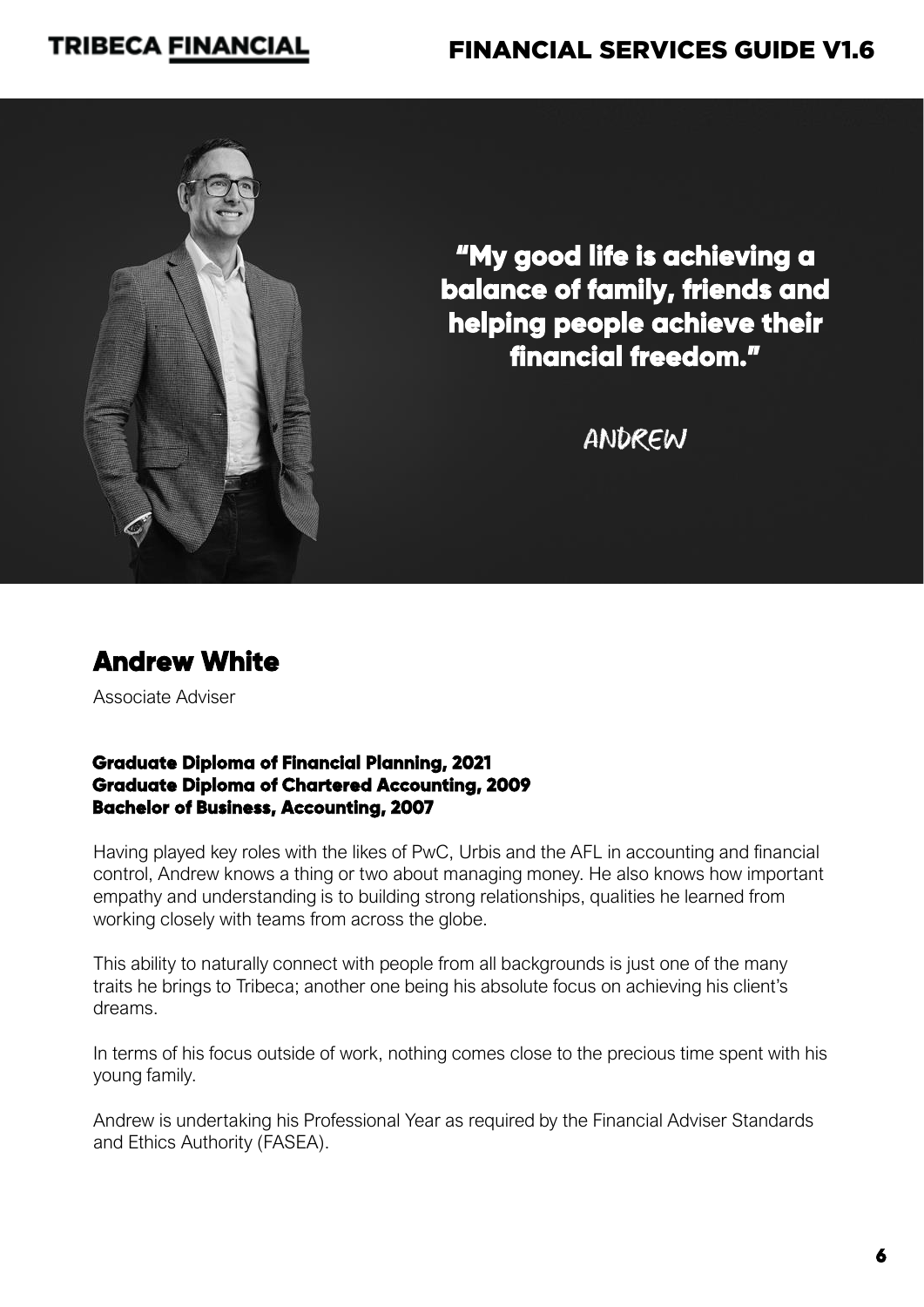### **The financial advice process**

We recognise that the objectives and personal circumstances of each client are different.

What is right for one client may not be right for another.

Where we provide personal advice, we will listen to you to understand your objectives and circumstances. We will also ask questions to make sure we address all issues.

When we first provide personal advice to you it will be explained thoroughly and documented in a Statement of Advice which you can take away and read.

The Statement of Advice will explain the basis for our advice, the main risks associated with the advice, the cost to you of implementing the advice, the benefits we receive and any conflicts of interest which may influence the advice.

For managed funds and personal risk insurance we will provide you with a Product Disclosure Statement. This contains information to help you understand the product being recommended.

At all times you are able to contact us and ask questions about the advice and investments recommended.

You can provide instructions to us in writing, via phone or via email. Please note you are responsible for ensuring your instructions do however reach us.

We may provide further advice to you to keep your plan up to date for changes in your circumstances, changes in the law and changes in the economy and products.

If we provide further advice it will typically be documented in a Record of Advice (RoA) which we retain on file for at least seven (7) years, which can be requested at any time.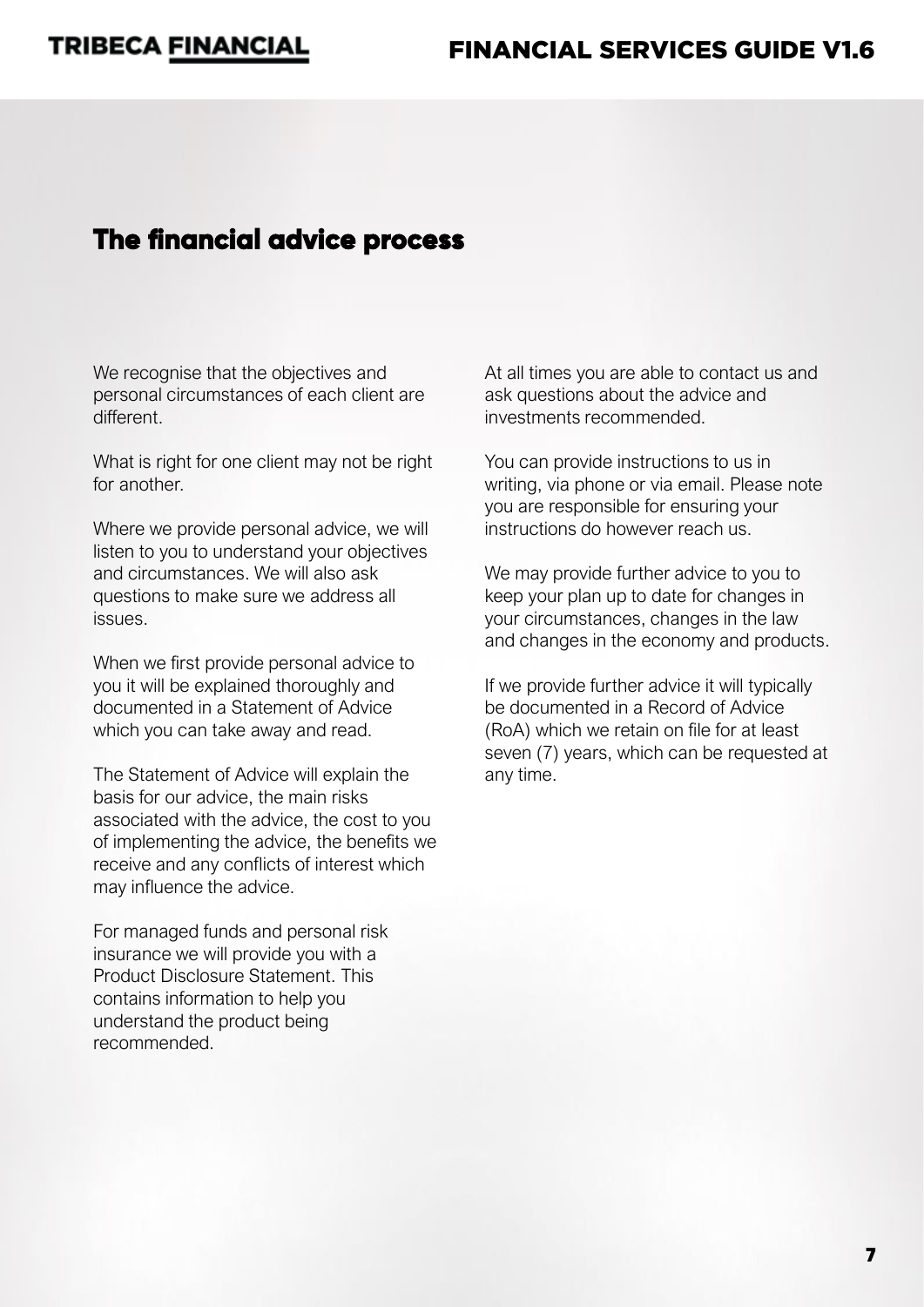### **Making a complaint**

We endeavour to provide you with the best advice and service at all times.

If you are not satisfied with our services, then we encourage you to contact us.

You can contact us by using the details below:

**The Complaints Officer Tribeca Financial Level 1, 110 Church Street Hawthorn VIC 3122**

Email: **[admin@tribecafinancial.com.au](mailto:admin@tribecafinancial.com.au)** Phone: **1300 388 285**

We will endeavour to resolve your complaint within 30 days of receiving your complaint.

If you are not satisfied with our response to your complaint, you may lodge a complaint with the **Australian Financial Complaints Authority** (AFCA) for an independent review of your matter.

AFCA is a free and independent external dispute resolution service.

Their details are as follows:

#### **Australian Financial Complaints Authority GPO Box 3, Melbourne VIC 3001**

Email: **[info@afca.org.au](mailto:info@afca.org.au)**  Website: **[afca.org.au](https://afca.org.au/)**  Phone: **1300 931 678**

You may also contact the **Australian Securities & Investments Commission** (ASIC) on 1300 300 630 (free call info line) to make a complaint and obtain information about your rights.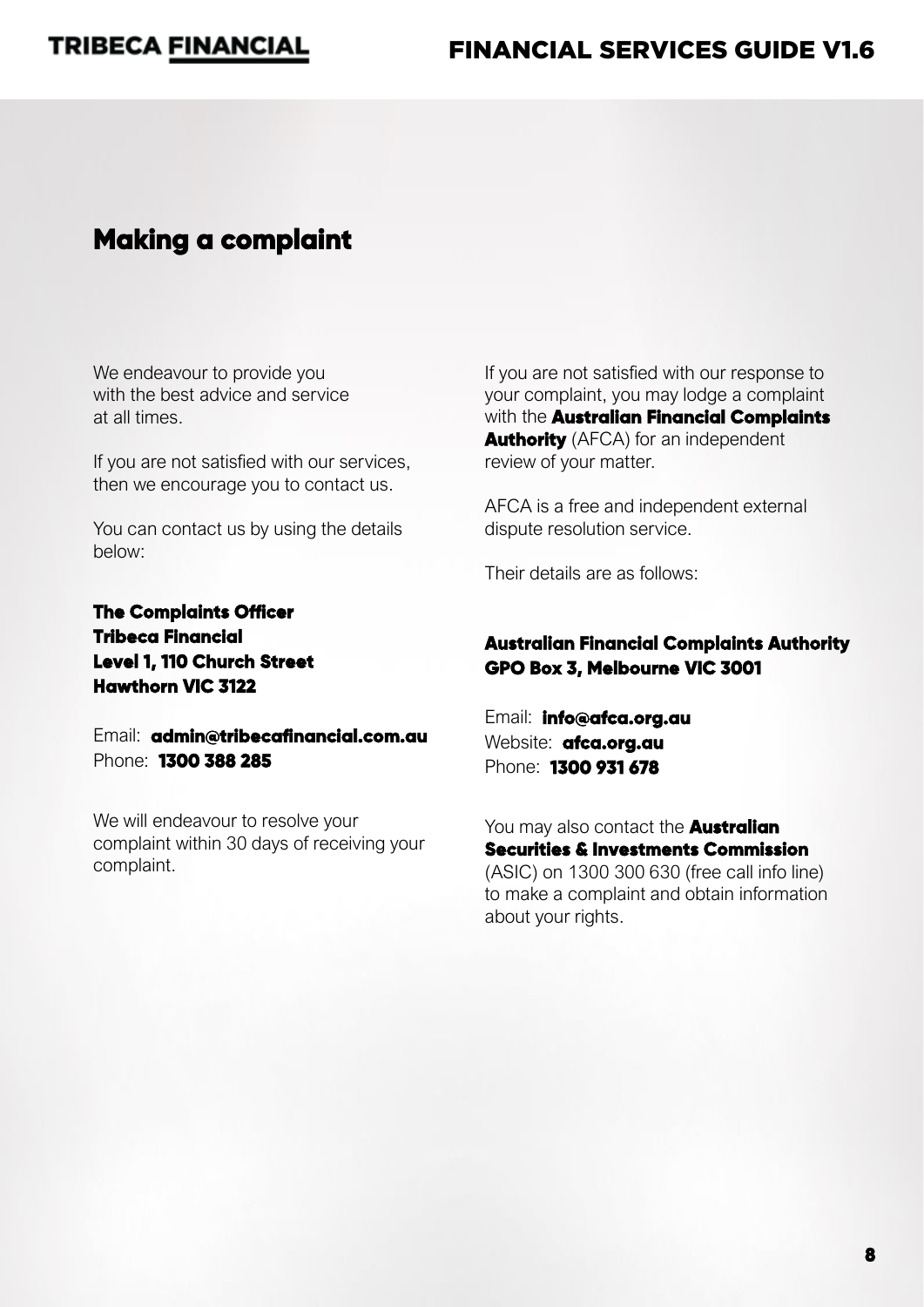### **Privacy**

We are committed to protecting your privacy.

We have a Privacy Policy which sets out how we collect, hold, use and disclose your personal information. You can request a copy of our Privacy Policy from your adviser or find it on our website.

We will collect personal information from you so that we can understand your personal situation and provide you with advice which meets your needs and objectives.

We will also collect information from you to meet our obligations under the Anti-Money Laundering and Counter-Terrorism Financing Act.

We will generally collect this information directly from you however in some cases we will seek your authority to collect it from other parties such as your accountant or your superannuation fund.

If you do not provide us with all the information that we request, we may not be able to provide our services to you.

We will hold and use your personal information so that we can continue to provide our services to you. We will only disclose your personal information to external parties where:

- The law requires us to do so
- You consent for us to do so

Our Privacy Policy contains further information on how we collect, hold, use and disclose your personal information. It also sets out how you can access the information we hold about you, how to have it corrected and how to complain where you are not satisfied with how we have handled your personal information.

If you have any issue relating to your personal information you can contact the **Privacy Commissioner**.

Their details are as follows:

#### **The Privacy Commissioner GPO Box 5218, Sydney NSW 2001**

Email: **[privacy@privacy.gov.au](mailto:privacy@privacy.gov.au)** Phone: **1300 363 992**

Our full Privacy Policy is available on our website.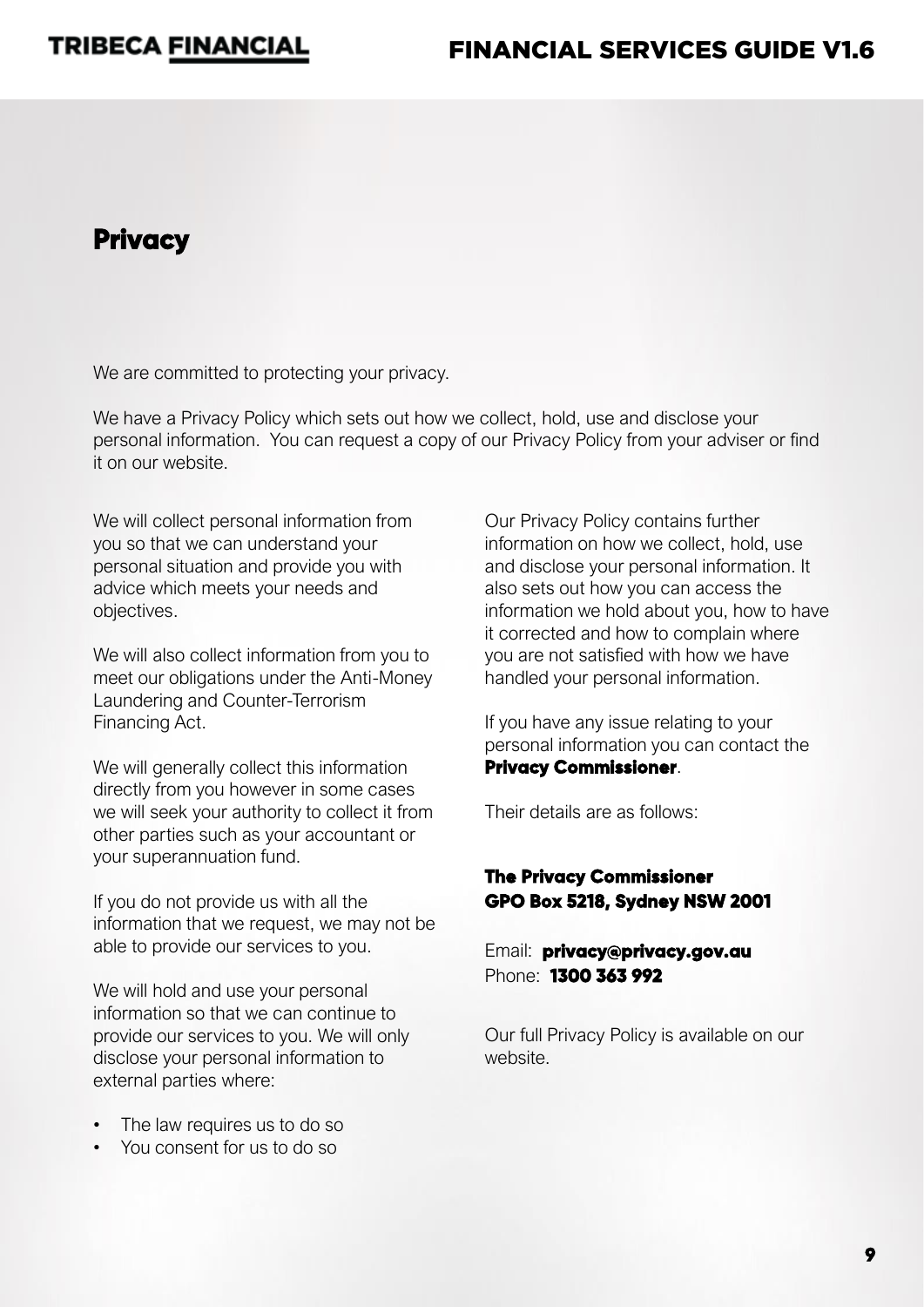### **Our fees**

#### **'My Good Life' Plan Preparation Fee (Initial Advice Fee)**

The Plan Preparation fee includes all appointments with you, our research of your current circumstances and financial products, discovery of your goals and ambitions, the time we take to determine our advice, and the production of the Statement of Advice (SoA) that documents our advice to you. The fee is based on the scope and complexity of advice to be provided to you.

We will agree the fee with you at our first appointment. The fee we quote will be consistent with our obligations to only provide advice that is in your best interests and that meets our ethical obligations of representing fair value.

There are three types of solutions that we may provide to you in the initial phase. These may be provided as a stand-alone solution or combined to meet your needs. All fees are inclusive of GST.

Statement of Advice (SoA): From \$3,300

Advice Implementation: From \$2,200

#### **Ongoing Service Fee (Ongoing Advice Fee)**

Once your recommended strategies are established and implemented, our clients typically request an ongoing advice relationship to ensure they stay on track to achieving their Good Life. Ongoing fees will depend on what ongoing service we provide to you. They are usually an agreed fixed fee that cover 12 months and are paid monthly to make it easier on your cash flow. The exact services and fees will be discussed and agreed, then confirmed with a Letter of Engagement.

Your investment in our ongoing advice services starts from \$550 and ranges to \$1,320 inc GST per month depending upon the complexity of your situation and the value that we can provide to you. Ongoing advice fees are based on each client's requirements and may vary. Please note that in certain circumstances we may need to charge outside of the fee range, based on the client's requirements. We renew the terms of engagement with you annually to ensure they remain fair.

#### **Non-Monetary Benefits**

We keep a register detailing certain nonmonetary benefits that we receive from product providers e.g. benefits valued up to \$300, and those that relate to genuine education or training and technology software or support.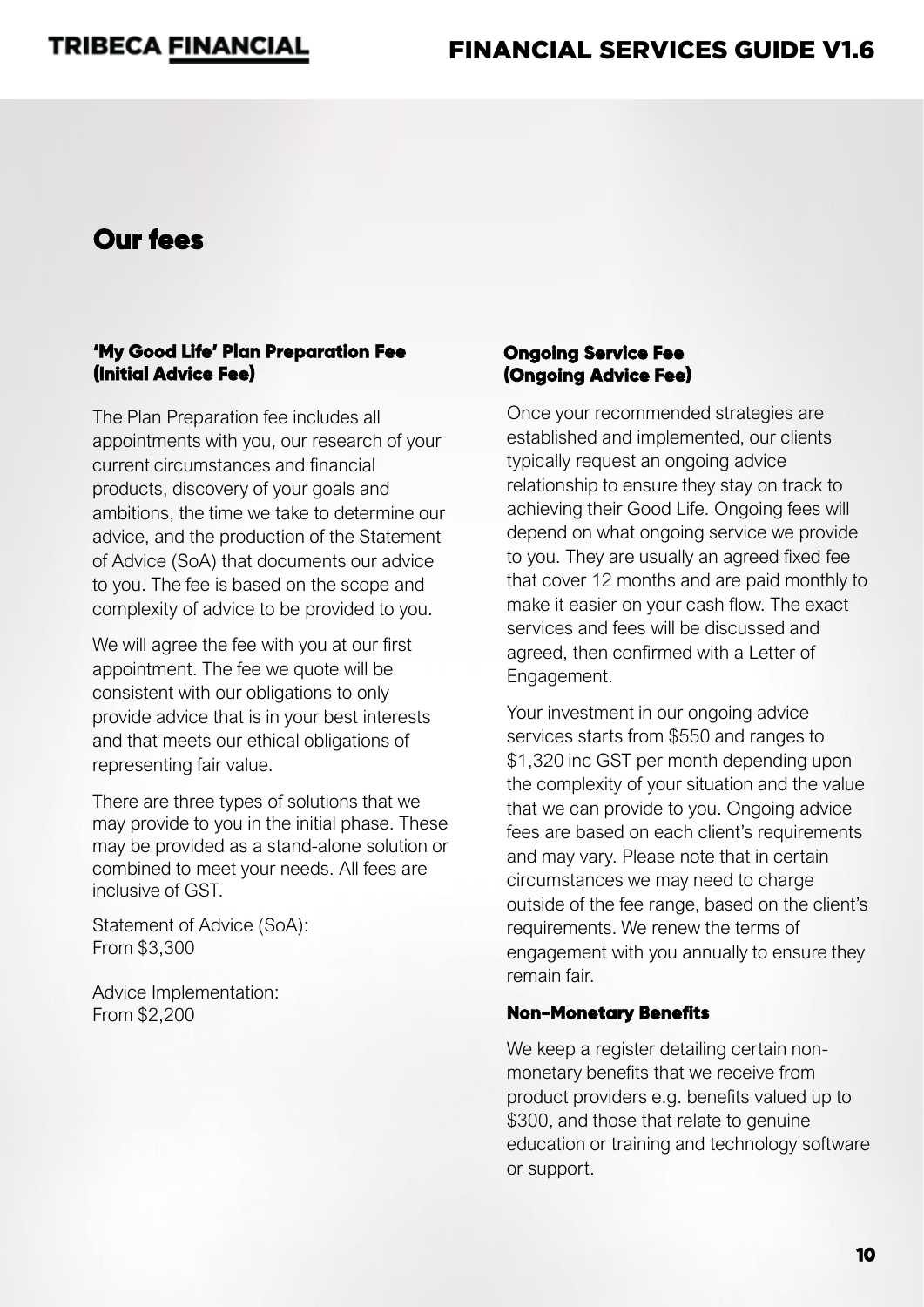### **What commissions do we receive?**

#### **Insurance Commissions**

Tribeca Financial usually receives a one-off upfront commission when you take out an insurance policy we recommend. This initial commission ranges between 30-66%.

We may receive commissions on increases or additions to existing policies put in place before 2018 of up to 130%, and between 88% to 66% for policies written after that time.

We also receive a monthly commission payment of 22% for as long as you continue to hold the policy (after the first anniversary of policy).

For example, if your insurance premium is \$1,000, we may receive up to \$660 from the insurer upfront and \$220 p.a. paid monthly but it is at **no additional cost to you.**

You will be advised of the exact amount in the SoA or RoA before proceeding with our advice, and each recommendation that we make will be in your best interests as required under the law.

#### **Business Interest**

RYAR Group Pty Ltd own a 20% business interest in TF Mortgage Solutions, our inhouse mortgage broking business.